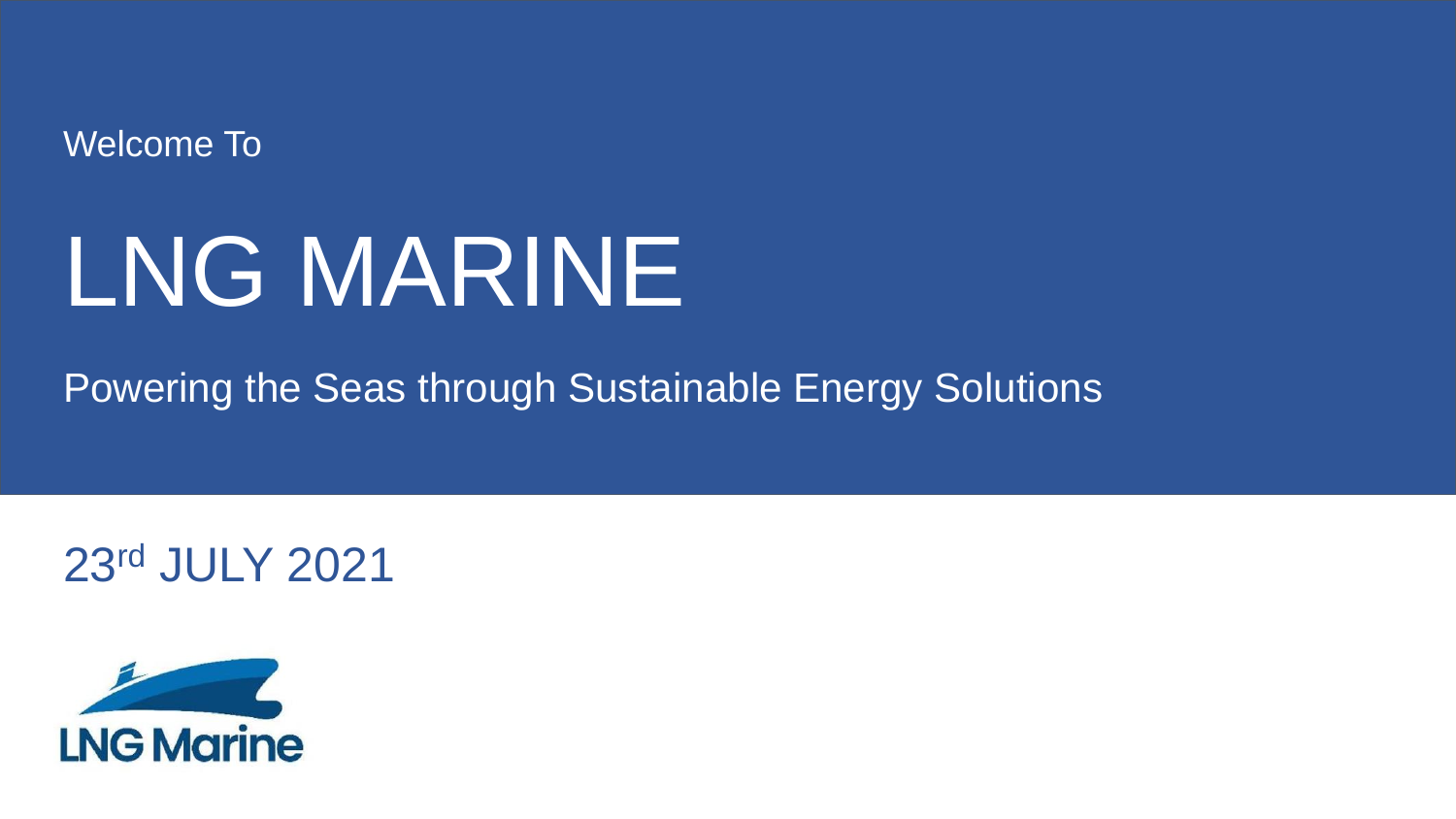The Petronas LNG bunkering business is a reflection of the company's commitment to sustainability as a progressive energy and solutions partner and supports the International Maritime Organization (IMO) goal of reducing greenhouse gas (GHG) emissions.

> Emry Mohd Tamrin Head of Petronas Marine



"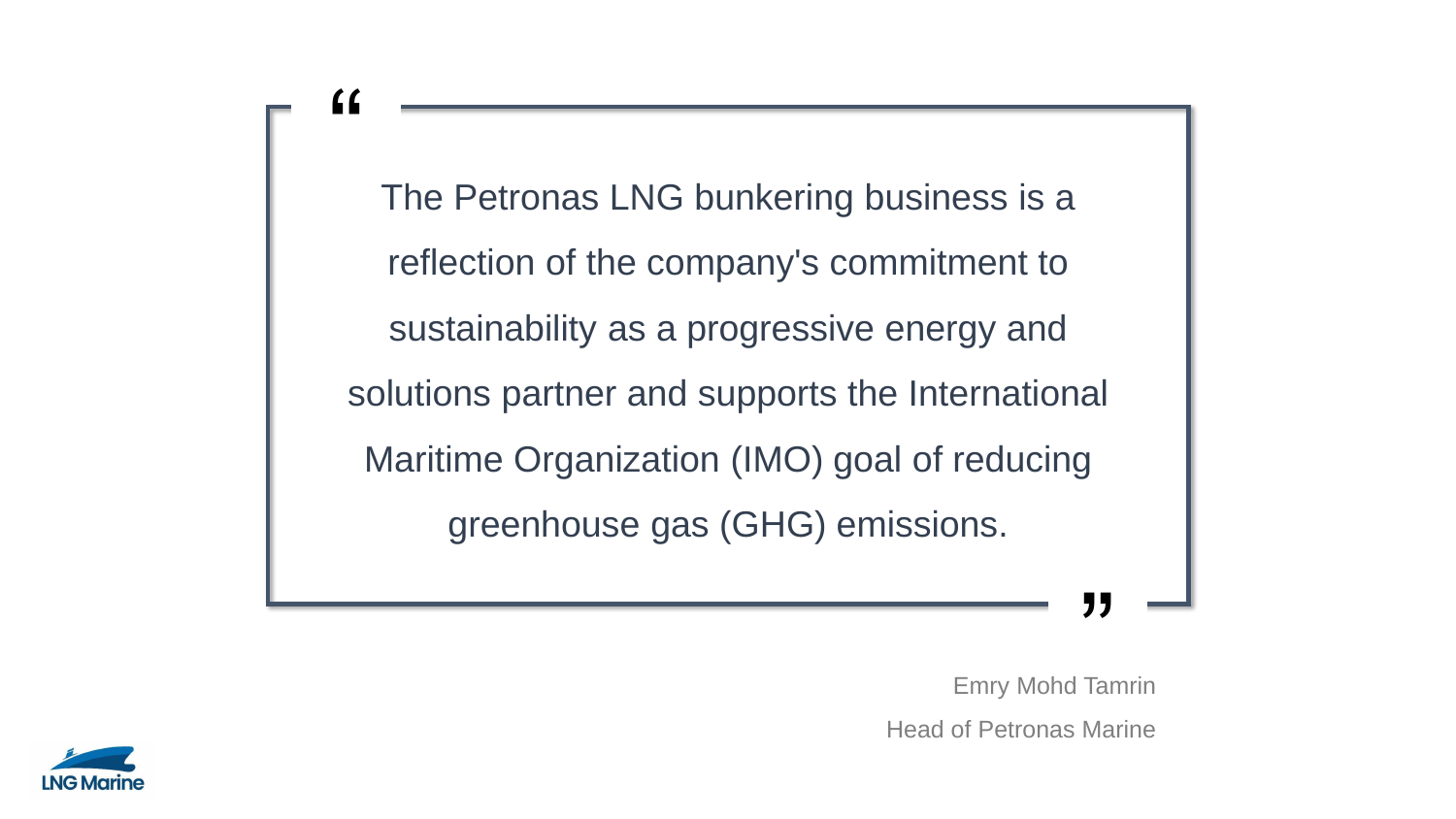### Our Core Business

**LNG Marine** business includes the design, ownership, building, operating and maintenance of specialized vessels for LNG bunkering – providing a cleaner alternative fuel for all types of ships and marine vessels.

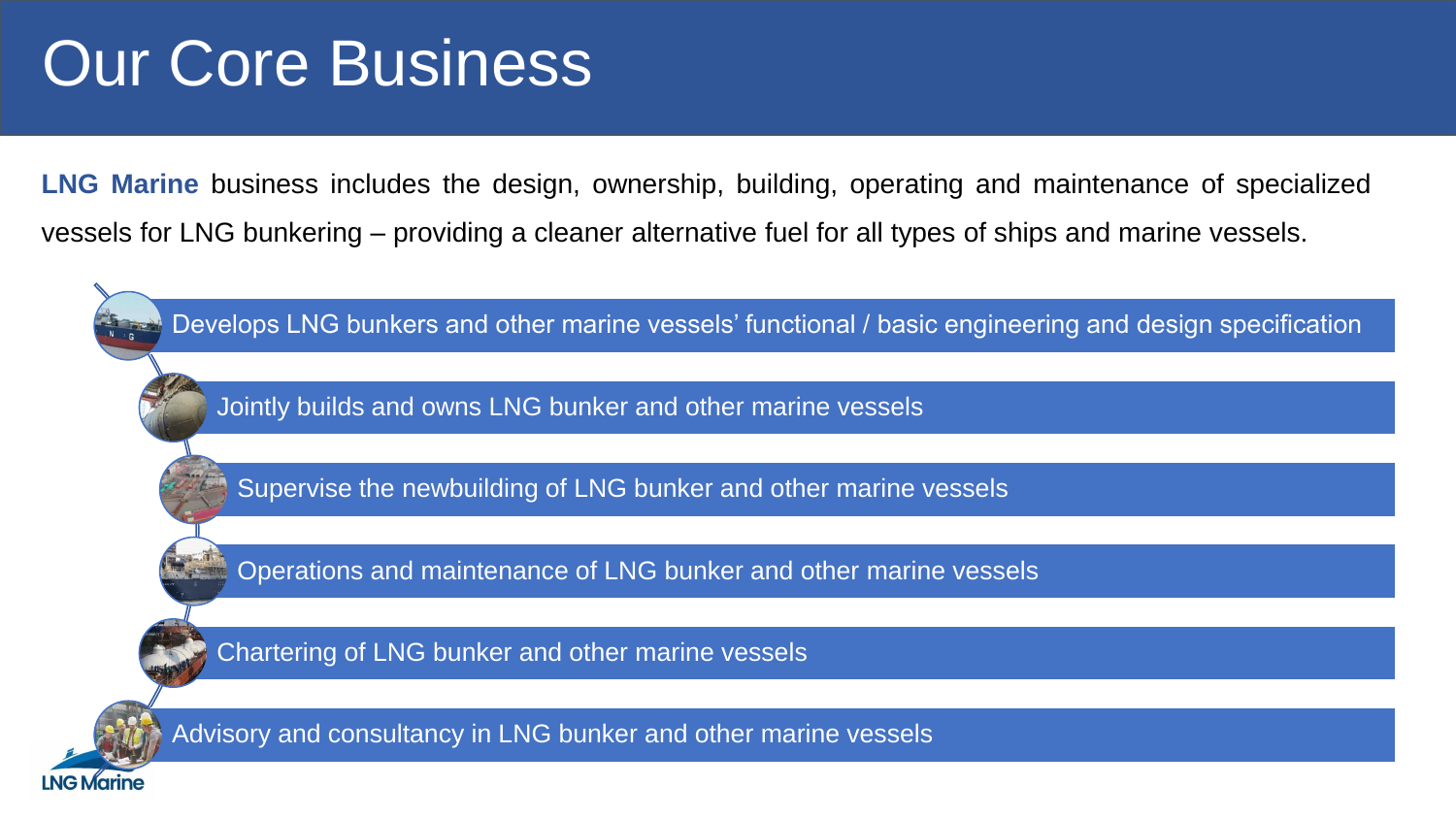### Our Partners

**LNG Marine** participates in projects with partners across the value chain to deliver efficient, effective and costcompetitive LNG bunkering and new fuel solutions.



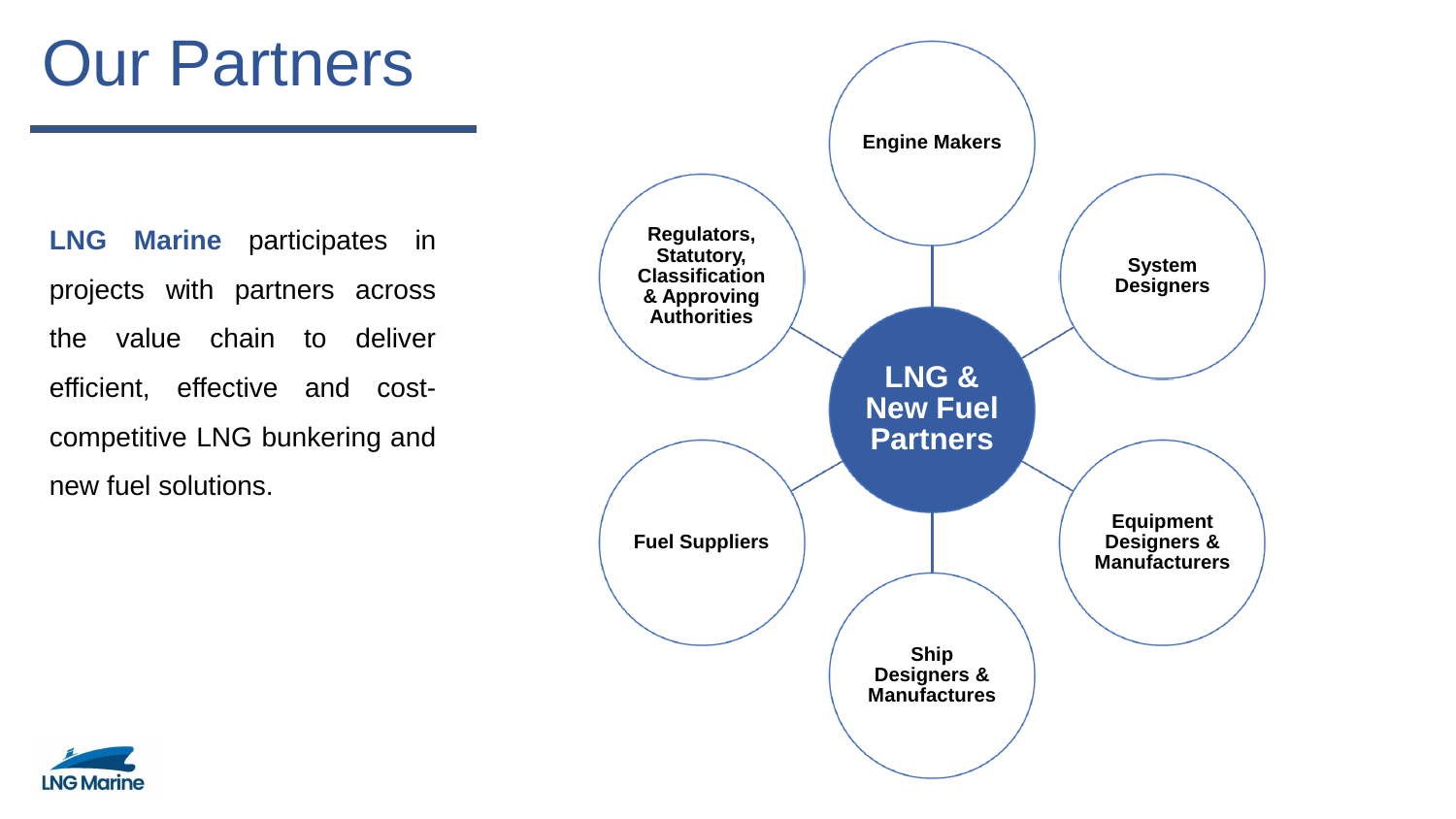#### **Dato' Capt. Ahmad Sufian bin Abdul Rashid (Chairman)**

A true leader in the maritime industry, with more than 50 years of experiences in marine industry in various top positions, including LNG ship and port management

#### **Zahar Mohd Hashim bin Zainuddin (Executive Director)**

Class 1 Professional Marine Engineer with over 40 years in marine and oil & gas industry, including LNG ship design, construction and operations & maintenance. Previous roles include General Manager LNG Fleet Operations PETRONAS Tankers, Vice President of MISC Bhd, and CEO of Sabah International Petroleum (SIP).

#### **Saravanan Krishna (Head of Operations)**

Class 1 Professional Marine Engineer with more than 30 years experience in marine industry including LNG ship design, construction, operations & maintenance, as well as LNG bunkering management. Previous roles include Former Chief Engineer of LNG ship, Managing Director of BP Shipcare, and an LNG bunkering consultant.

#### **Tuan Haji Othman (Director)**

Over 40 years of experience in the marine industry including LNG ship design, certification and registration. Previous roles include Marine & Country Manager of LR, CEO of BV, and Chairman of BV Malaysia.

#### **Rozainah Binti Awang (Executive Director)**

A chartered accountant with over 20 years of experience in offshore businesses, marine and oil & gas industry. Previous roles include Director of Malaysia Marine and Heavy Engineering Holdings Berhad, and Labuan Reinsurance (L) Limited, as well as Vice President of Finance /CFO in MISC

#### **Rameses Gustar (Project Manager)**

More than 15 years of experience in FPSO/FSO detailed design, project management and LNG ships operation. Previous roles include Project Manager (MVOT) of MISC and Lead Marine Engineer of M3nergy Offshore Limited.

### Our Team

**Our leadership team consists of highly experienced business and technical leaders in shipping, LNG ship management, LNG shipbuilding, oil & gas and corporate leadership.**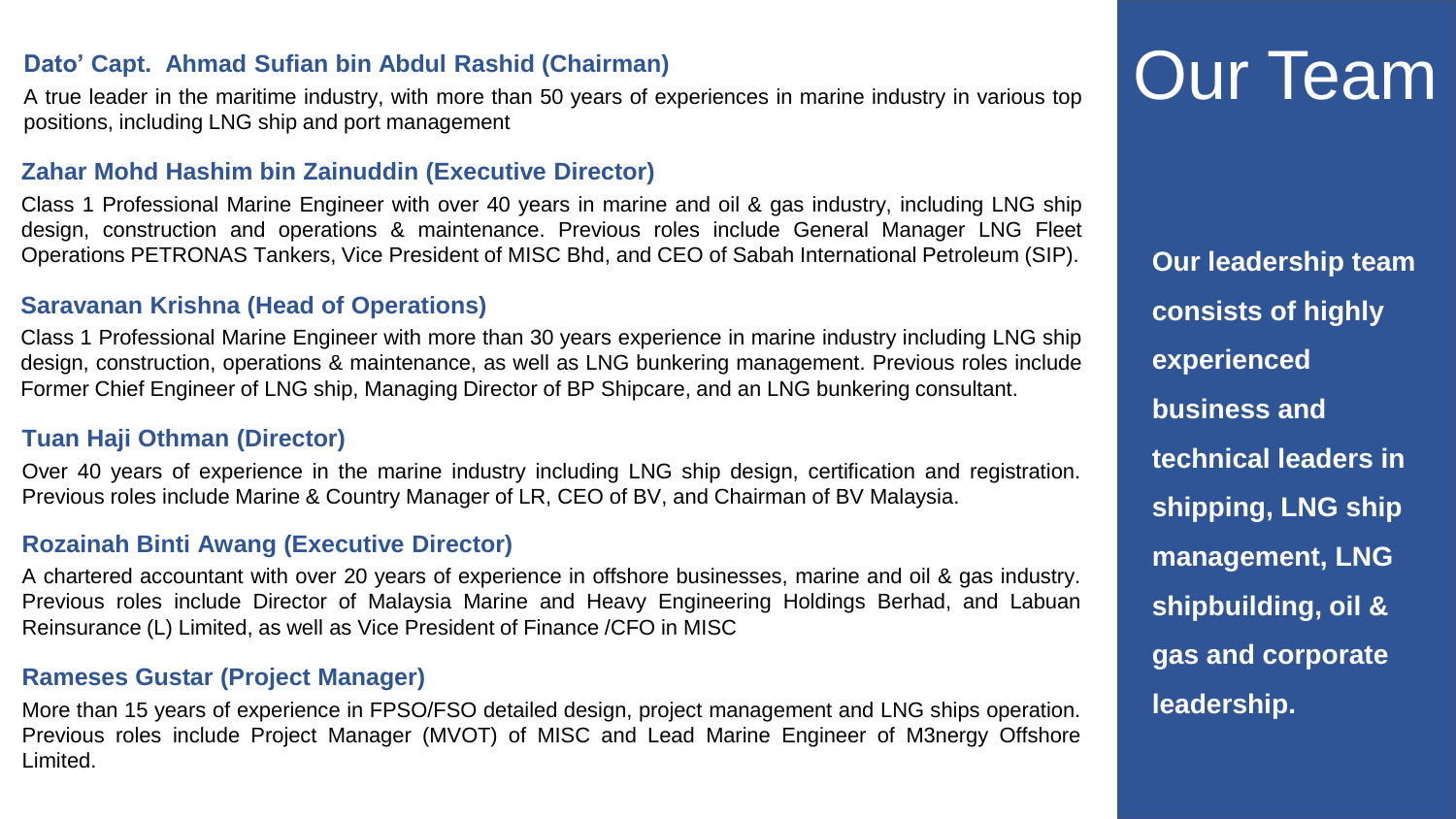# **Challenges**

1

2

3

4

# We Address

**Climate Crisis:** The United Nations Intergovernmental Panel on Climate Change (IPCC) warned that we only have twelve years to reduce GHG emissions and prevent the worst impacts of climate change.

**Marine Industry:** The shipping sector is responsible for more than 2% of global emissions (approx. 1 billion tonnes of carbon). If the industry was a country it would be the sixth biggest polluter, above Germany.

**Growth in Shipping:** Unless the industry changes course quickly, maritime shipping could account for 17% of total annual CO2 emissions by 2050.

**Emissions Reduction:** The International Maritime Organization (IMO) has agreed on an ambition to reduce GHG emissions from shipping by at least 50% by 2050. Also, they have set a target for ships to reduce SO2 emissions from 0.5% in 2020 to 0.1% by 2030.

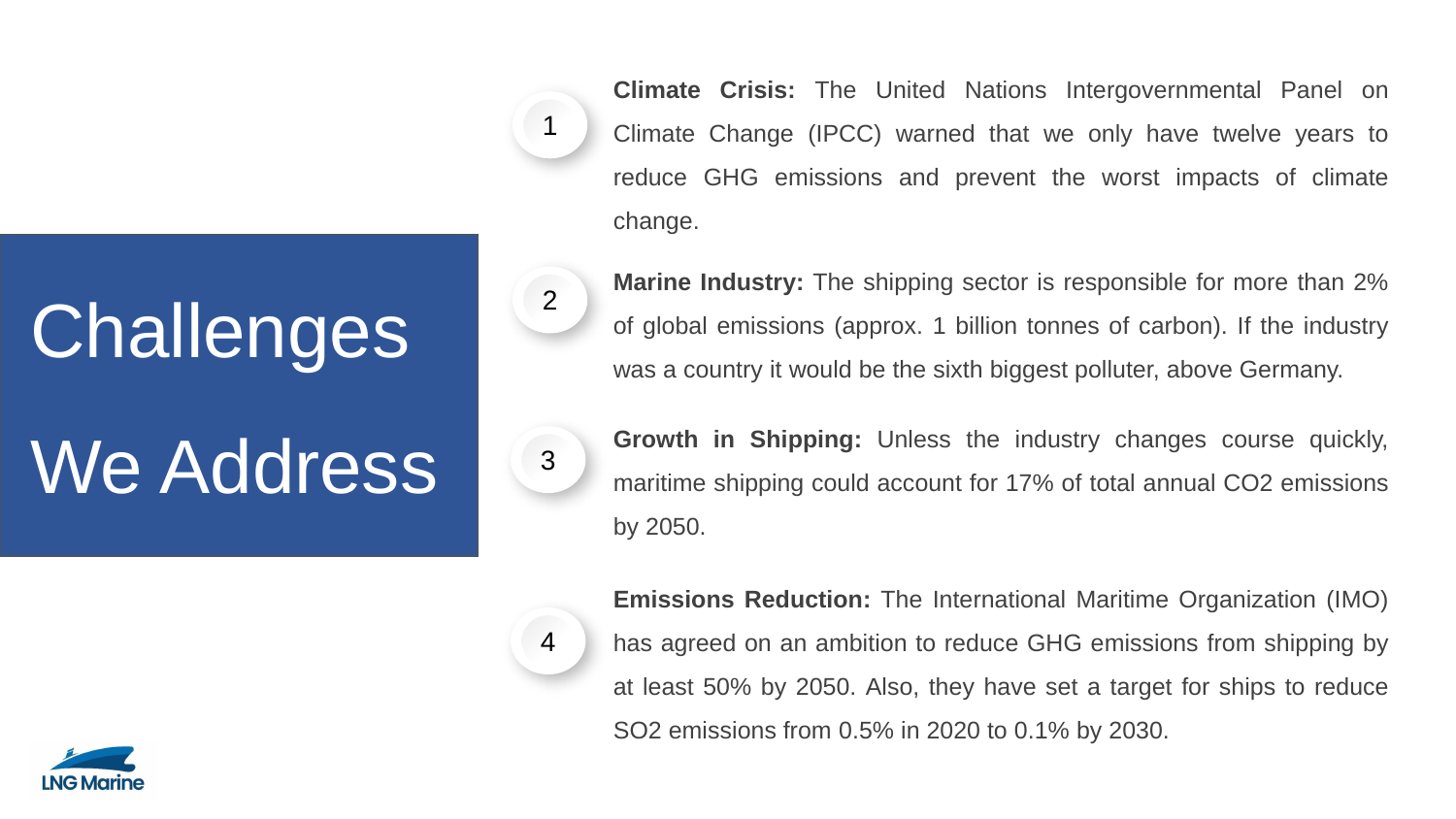# Our Solutions

### **LNG FUEL AS AN EFFECTIVE SOLUTION**

- Reduces ships carbon footprint by 40% to 60%
- Lowers EEDI Rating and Carbon Intensity of vessels by 20%
- Reducts NOx emissions by up to 80%
- Almost eliminates SOx and particulate matter (PM)
- Proves a cost-competitive fuel choice compared to conventional marine fuels
- Forecasted stable price of LNG and reliable supply of natural gas

#### **LNG BUNKER AS AN ENABLER**

- LNG Bunker Vessels (LBV) enables efficient LNG Bunkering for LNG Fuel Ships (LFS)
- The greater number of LBVs result in higher number LBVs, which consequently improves carbon footprint of shipping
- Standards and regulations for LNG bunkering already exists
- LNG-fuelling infrastructure makes it more commercially viable and feasible than alternatives

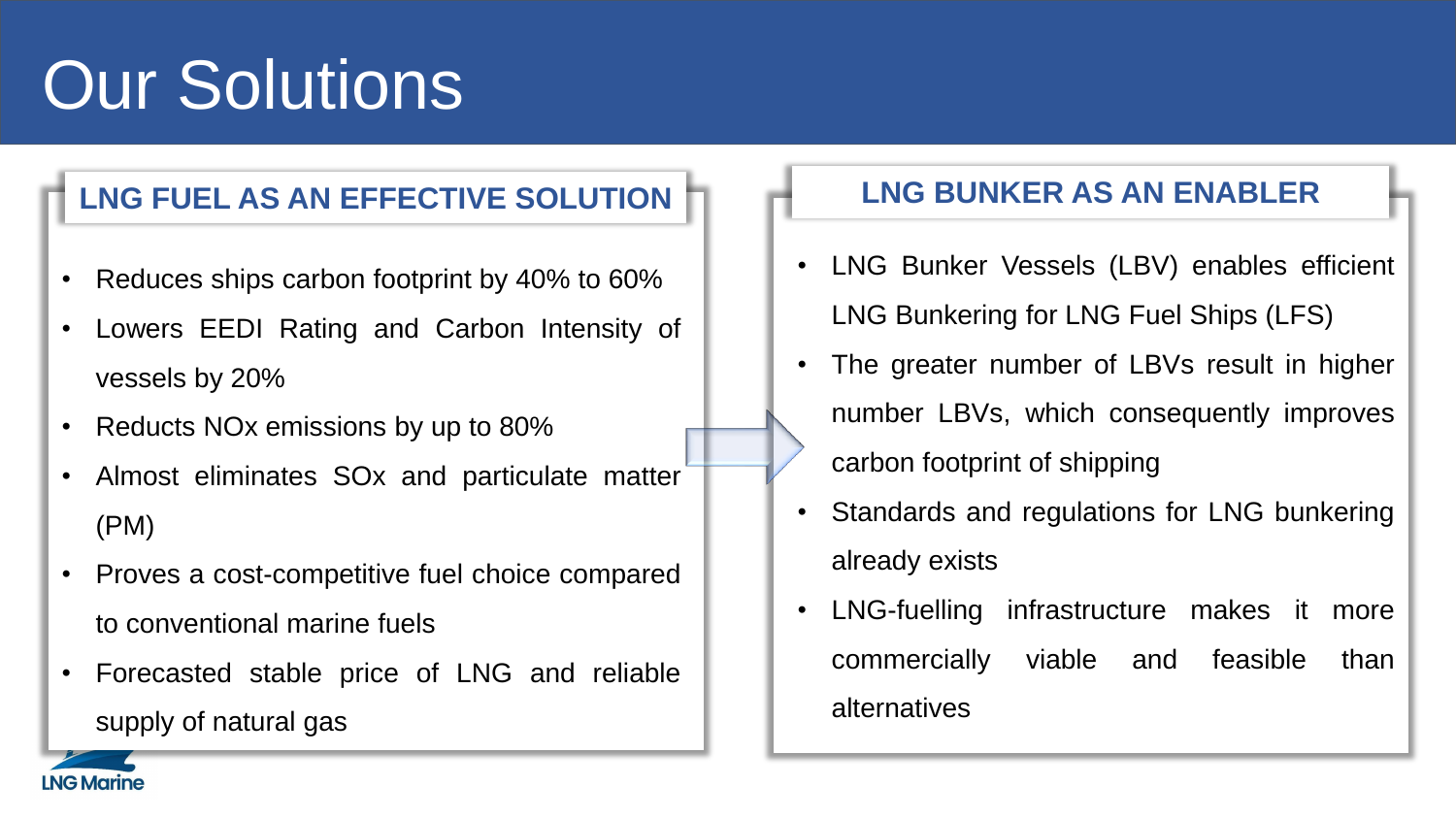### Our Technology

**LNG Marine** develops **design and operational technology** for LNG bunker vessels (LBV) and LNG fuel ships (LFS) to promote the growth of LNG as fuel in ships in the near term.

### **WHAT MAKES US DIFFERENT?**



We have **pioneered and can fulfill 16 different LNG Bunkering supply conditions** to maximise efficiency and versatility during bunkering operations for better environmental impact.

The technology we develop acts as a key enabler for ships to transition towards cleaner, lowcarbon fuel choices.



This technology also helps to continuously improve operational efficiency and optimisation of LBVs and LFS fuel systems for greater GHG reduction.

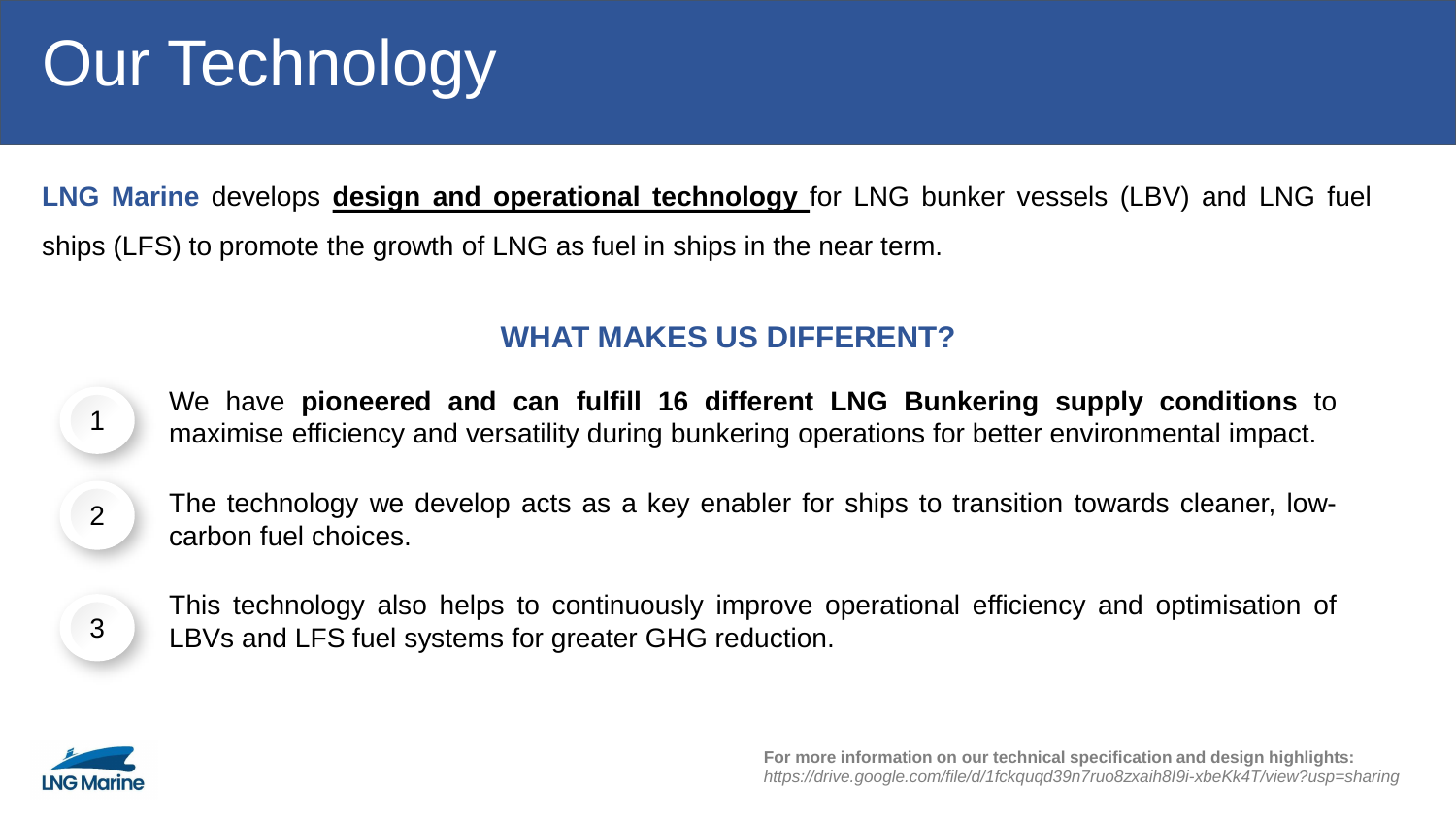